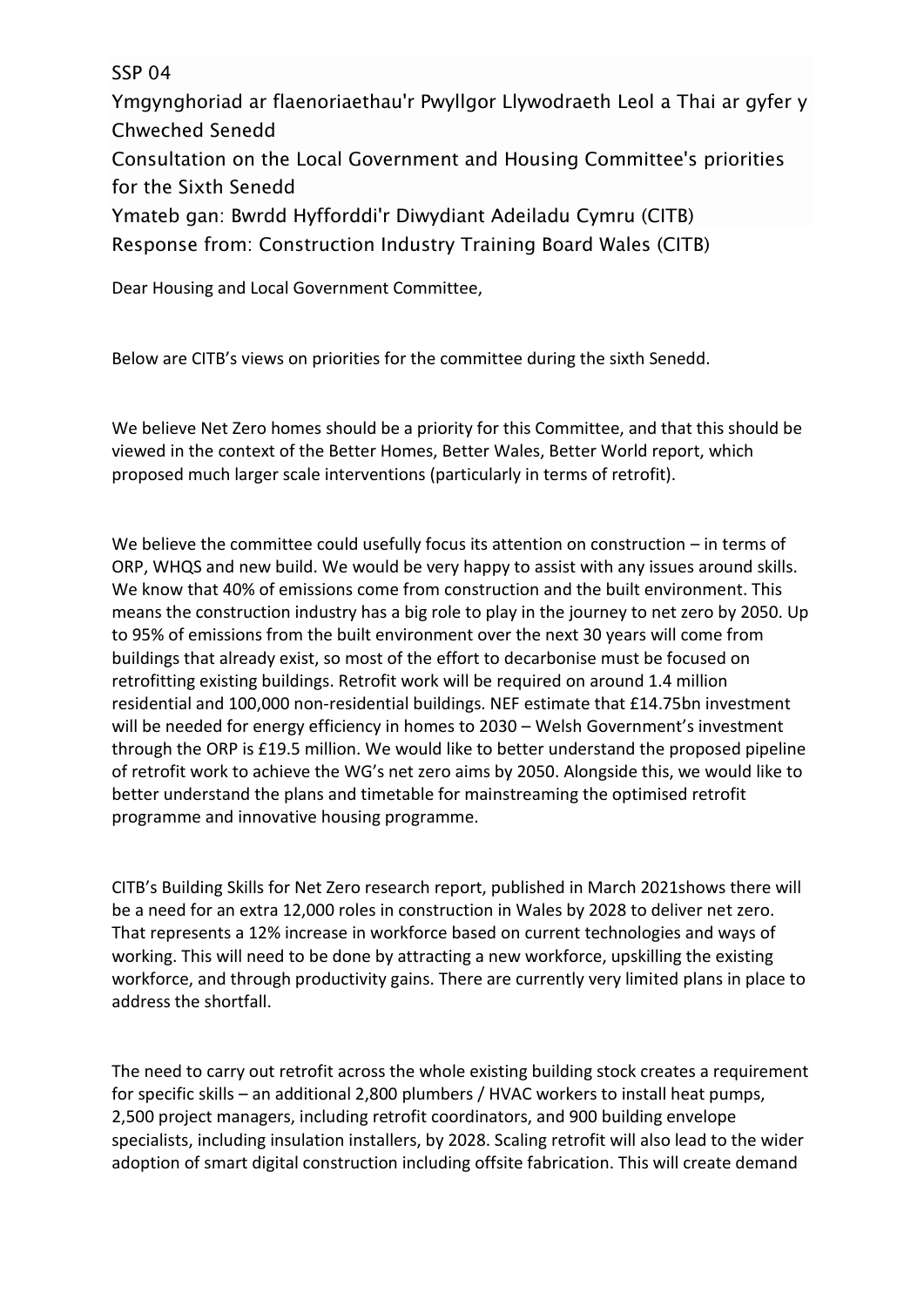for skills that are associated with manufacturing processes including surveying, design and energy evaluation, logistics and onsite assembly.

Reaching the Welsh Government's net zero target, will require the entire construction sector working together with a common purpose. From a skills perspective, that means colleges, employers, federations, and government thinking green so the skills, knowledge and experience needed are embedded throughout the sector.

- Welsh (and UK) Governments have a key role to play in creating demand for skills by committing to a trajectory and setting associated long term policies, skills requirements and funding, so employers can see a long-term pipeline of work to encourage them to commit to investing in skills.
- The training sector needs to move to a more planned approach to provision, identify training and qualification gaps and facilitate updating of skills, technology and techniques. All qualifications must start to include retrofit, traditional buildings and modern methods of construction.
- Industry needs to invest in skills training, retaining skills within the sector, being collaborative across supply chains, and changing culture so it is more attractive to new / diverse entrants.

CITB has been working with Welsh Government to support the implementation of the Innovative Housing Programme and Optimised Retrofit Programme, and learn lessons from these programmes to inform future skills planning. Over the next few years, CITB's main actions will focus on –

Further research – this will include research into the skills required by employers to achieve Trustmark registration, a detailed review of the insulation training sector and research on embodied carbon in construction.

- Ensuring standards and qualifications are net zero ready supporting Welsh Government's skills audit and skills planning and ensuring the required skills are clearly understood by industry through contracts and communications, developing a competency framework for net zero, supporting the development of a 'Green Apprenticeship' in IBT.
- Funding qualification grant funding of the L5 Retrofit Coordinator, with more to be developed in future years as policies, standards and qualifications change.
- Influencing using all of the above to help us influence government policy direction and support the training sector and employers adapt to the changing world.

To assist with this work, Welsh Government officials have suggested that new retrofit programmes may include mandatory skills (like the new installer skills matrix in Scotland). We would like to see this **confirmed by ministers, and more details developed** (alongside CITB).